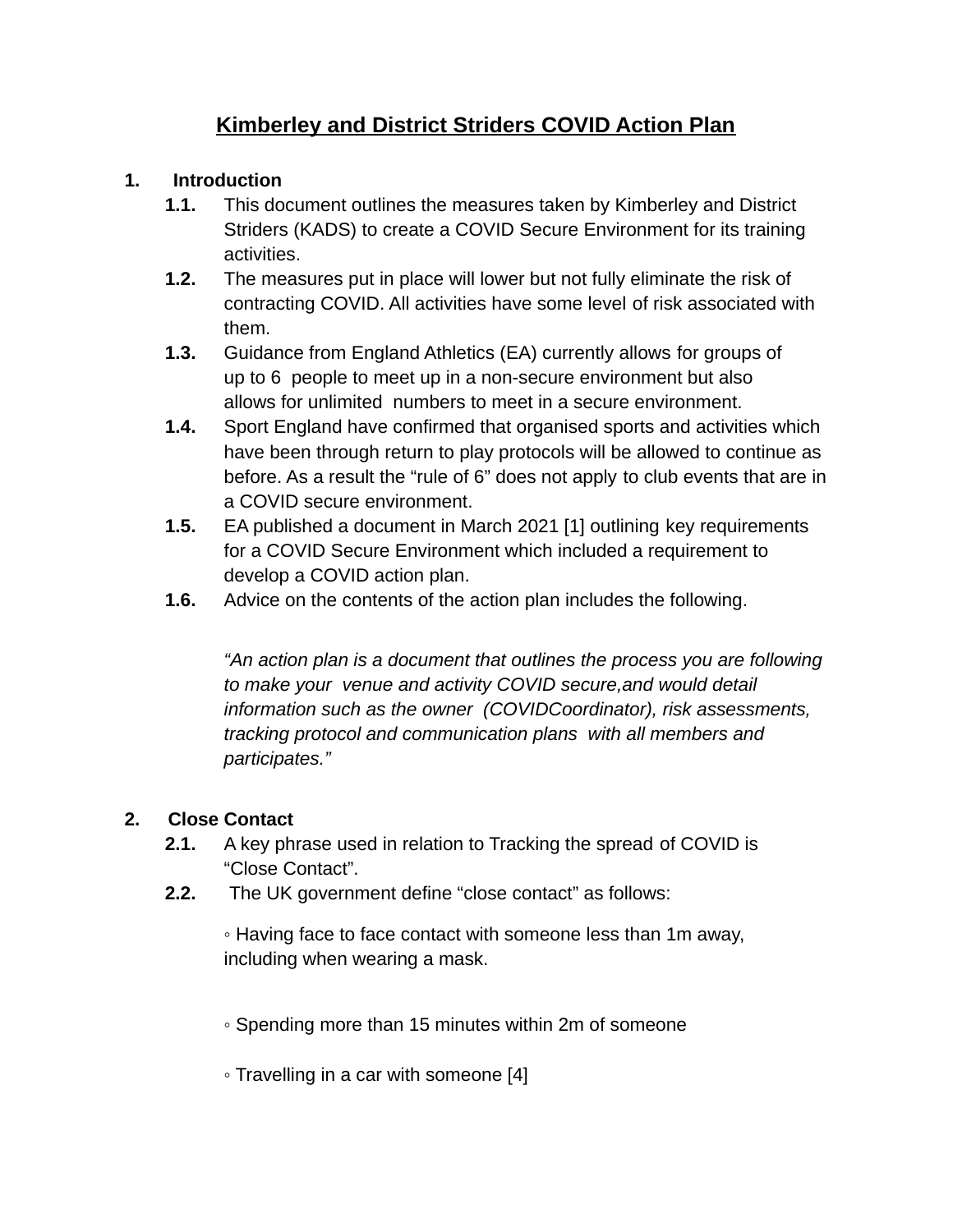**2.3.** Should all of the control measures put in place by the club be followed, particularly maintaining a 2m separation, then a person will not come into Close Contact with another and there will be a low risk of transmission of the virus.

#### **3. Owner/COVID Coordinator**

- **3.1.** Oliver Braybrook is the Covid Coordinator for KADS
- **3.2.** He can be contacted using the email address [webmanager.kads@gmail.com](mailto:webmanager.kads@gmail.com)
- **3.3.** Any other concerns can be raised with the Welfare Officer, Matthew Gray, using the email address welfare.kads@gmail.com

#### **4. Risk Assessments**

- **4.1.** A risk assessment has been produced to cover both 'Structured' & 'Lead' runs.
- **4.2.** This is available as a separate document [2] and has been distributed to members via email.
- **4.3.** Additionally, an accompanying document was written to explain the requirements of the risk assessment [3]

## **5. Venues and Activities**

- **5.1.** KADS Activities will take place at a variety of venues, all of which are outside.
- **5.2.** KADS Activities can theoretically take place in groups of unlimited size, however the Club will be limiting numbers at one session. Allowed group sizes may vary from session to session and will be at the discretion of the Run Leader/Coach who is leading that session, but they will all be limited to no more than 12 runners with 1 run leader, per the recommendation by England Athletics given in March 2021.
- **5.3.** Structured sessions will take place in a relatively small area, such as a part of a park or on a particular small stretch of public road.
- **5.4.** Since the area used by these sessions can be somewhat controlled, then with the appropriate measures they can be considered a COVID secure environment and be eligible for larger group sizes.
- **5.5.** 'Lead' runs take place over a much larger area, with routes typically being at least 3 miles long.
- **5.6.** As a result, the routes planned for these sessions must avoid areas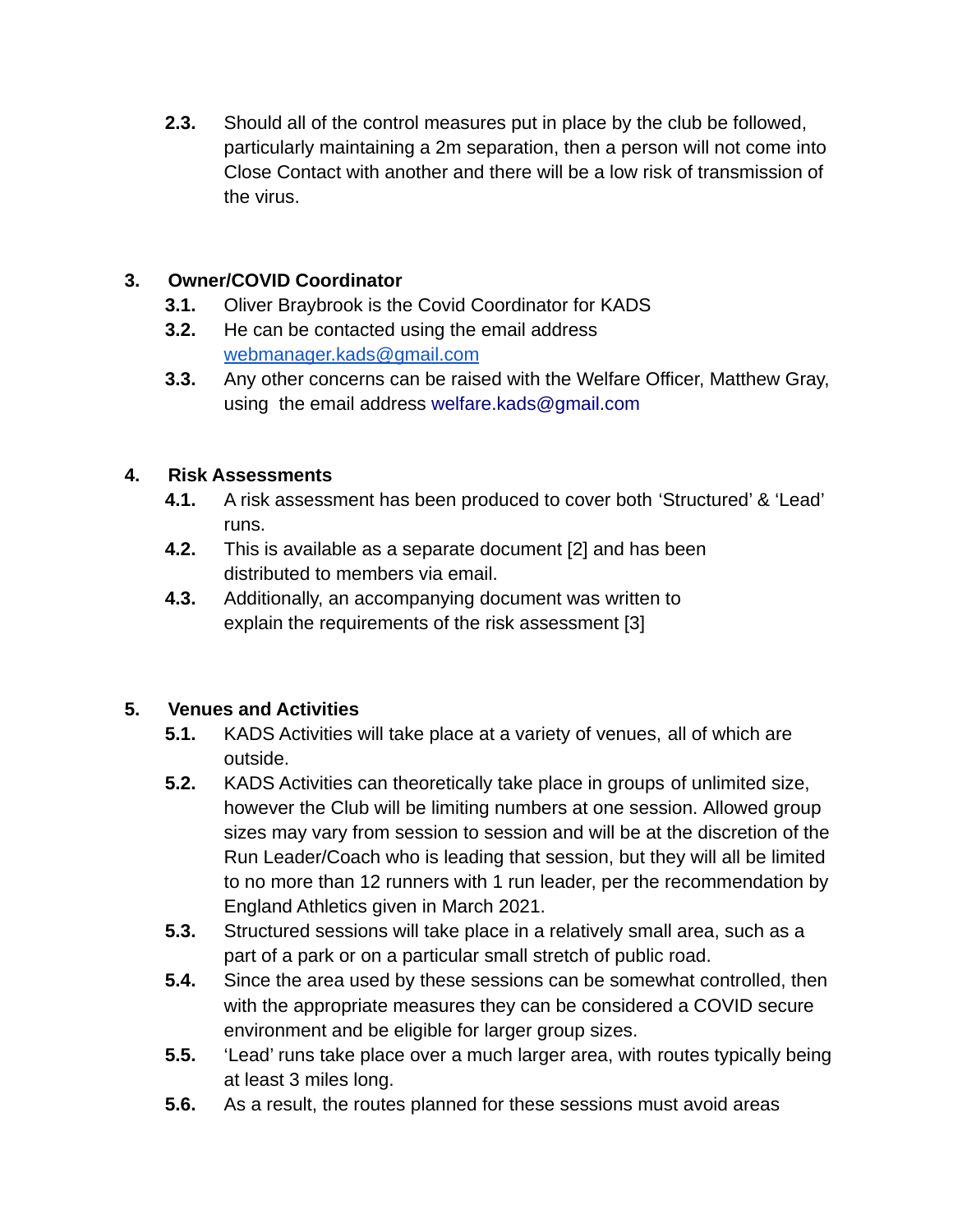where there are high-levels of pedestrian activity, such as town centers, and must predominantly follow routes where there is minimal to zero pedestrian activity. While these sessions are also eligible for larger groups, numbers may be reduced from the maximum ratio in order to remain in line with the KADS Covid Risk Assessment [2].

## **6. Transmission Prevention Measures**

**6.1.** General Principles

- 6.1.1. People who are infected, believe they have come into contact with an infected person, are awaiting a test result or have been told to isolate by NHS Test and Trace should not attend sessions.
- 6.1.2. People who may be more vulnerable to the virus should consider not attending sessions for their own protection.
- 6.1.3. Where possible people should travel to sessions by themselves and avoid using public transport or travelling in a car with someone from outside their household.
- **6.2.** Droplet Transmission
	- 6.2.1. COVID-19 can be transmitted via droplets produced by an infected person as they cough, sneeze or even talk.
	- 6.2.2. To reduce the likelihood of droplets transmitting the virus all runners should stay a minimum of 2m away from other people before, during and after sessions.
- **6.3.** Fomite Transmission
	- 6.3.1. Fomites are surfaces that have been contaminated by the virus.
	- 6.3.2. Generally, running has little risk from fomite transmission since the sport does not have to involve multiple people handling equipment.
	- 6.3.3. A run leader/coach may want to use cones for marking out an area. Should cones be required then only the coach should touch them
	- 6.3.4. People taking part in activities should not share drinks.
	- 6.3.5. Hand washing facilities will not be available at sessions due to the locations. Run leaders will take some hand sanitiser with them but runners may want to bring their own hand sanitiser with them.
- **7. Tracking Protocol**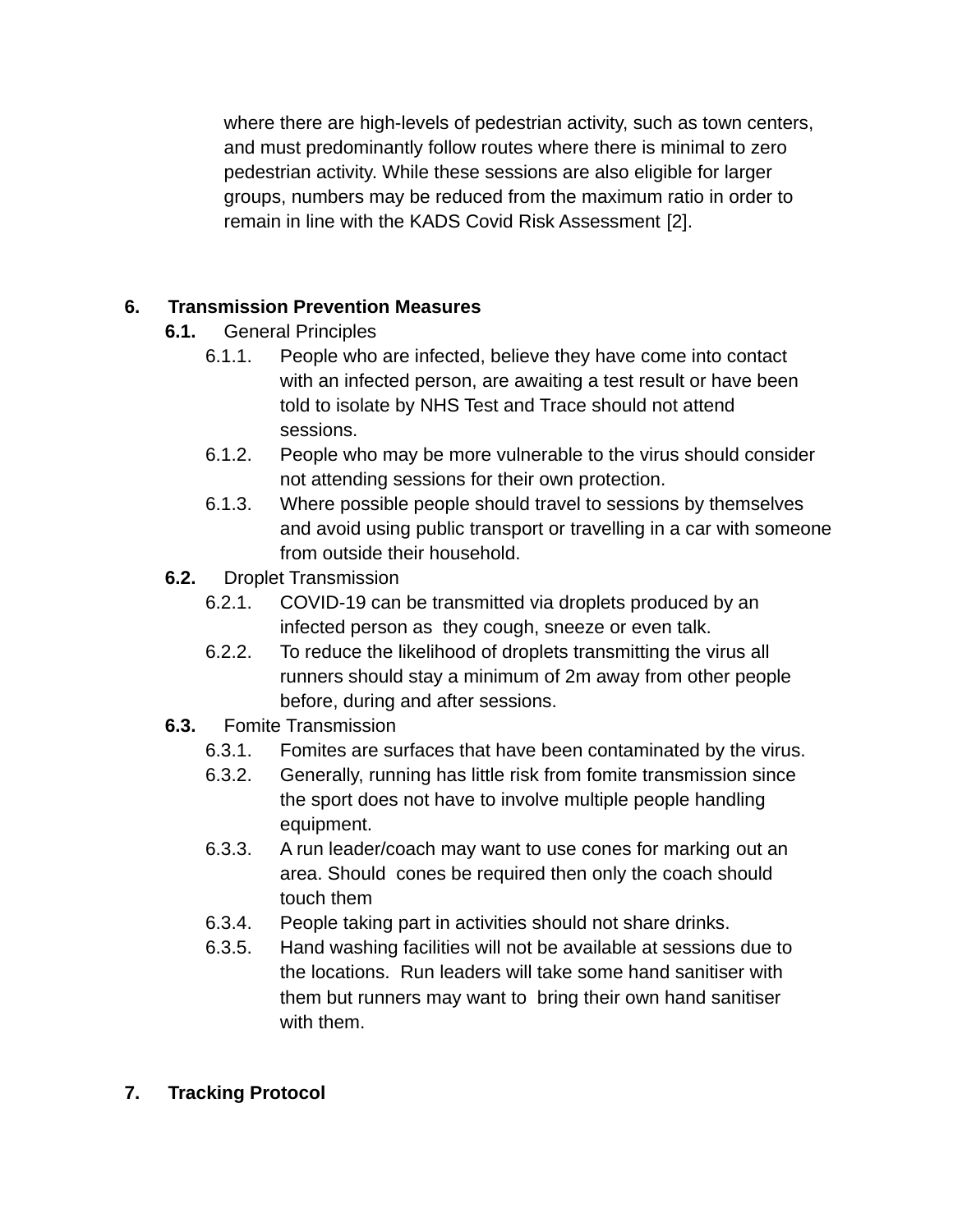- **7.1.** All Club sessions must be booked in advance using Run Together.
- **7.2.** If you are not booked onto a session then you will not be allowed to take part.
- **7.3.** By booking onto the system you agree that the Club can pass your name and contact details to NHS Test and Trace, the Local Authority or Public Health England upon request solely for the purposes of contact tracing.
- **7.4.** The information is held on the Run Together website and is not publicly available.
- **7.5.** Should a member test positive then anyone who has been in close contact with them within the 48 hrs prior to symptoms developing may be contacted via NHS Test and Trace, the Local Authority or Public Health England.
- **7.6.** Any tracking related to unofficial social runs organised by individual members is the responsibility of those involved in the run and not the Club.
- **7.7.** As long as people maintain a 2m separation and don't travel with each other then no-one should come into close contact with another member of the club. They would then not need to be contacted using NHS Test and Trace and told to self-isolate.

# **8. Actions in the Event of Becoming Symptomatic or a Testing Positive for COVID**

- **8.1.** If you are experiencing symptoms of COVID, follow the Government guidelines in relation to self-isolation.
- **8.2.** If self-isolating you must not attend any club sessions until that period of isolation has ended.
- **8.3.** In the event of possible transmission of the virus linked to Club events then KADS may be forced to cancel all future activities until the situation can be reviewed. Anyone who tests positive after attending a session must fill out the UKA COVID-19 Form [5]

## **9. Communication Procedures**

- **9.1.** Any changes to KADS COVID procedures will be sent to members by email and will also be communicated on the Facebook group.
- **9.2.** The identities of people who have tested positive will be kept anonymous to protect their privacy. Any fear of being stigmatised could dissuade them from coming forward.

#### **10. References**